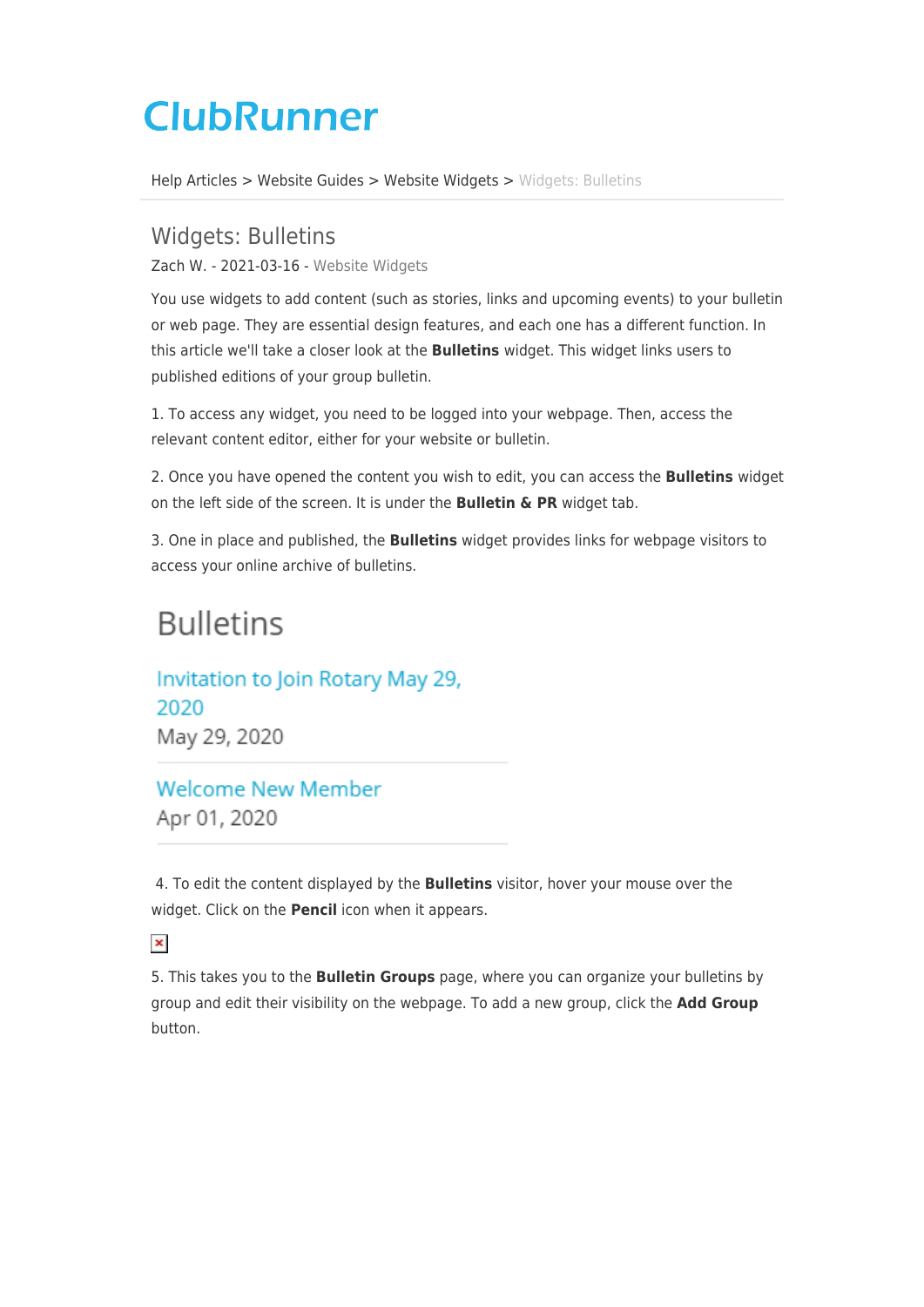|  | <b>Bulletin Groups</b> |  |
|--|------------------------|--|
|  |                        |  |

|                   |                    |                          |              |                  | <b>O</b> Add Group                  |
|-------------------|--------------------|--------------------------|--------------|------------------|-------------------------------------|
| <b>Group Name</b> | Visible on Website | <b>Bulletins To Show</b> | <b>Total</b> | <b>Published</b> | <b>Actions</b>                      |
| General           |                    | 12                       | 16           | 14               | Default<br>$\overline{\phantom{a}}$ |
|                   |                    |                          |              |                  |                                     |

6. To edit the properties of a given group, make use of the links under the **Actions** heading on the right side.

- **Edit:** This allows you to alter the name and visibility of the bulletins within this group.
- **Delete:** This removes the group. Remember, the entire group is deleted. It is not simply removed from display on the widget.

#### **Bulletin Groups**

|                    |                    |                          |              |                  | <b>O</b> Add Group                    |
|--------------------|--------------------|--------------------------|--------------|------------------|---------------------------------------|
|                    |                    |                          |              |                  |                                       |
| <b>Group Name</b>  | Visible on Website | <b>Bulletins To Show</b> | <b>Total</b> | <b>Published</b> | <b>Actions</b>                        |
| General            |                    | 12                       | 16           | 14               | Default<br>$\overline{\phantom{a}}$   |
| <b>Non Members</b> |                    | 24                       | 0            | 0                | $\mathscr{P}$ Edit<br><b>m</b> Delete |
|                    |                    |                          |              |                  |                                       |

#### **Editing Widget Properties**

Each widget has a function that permits you to edit the widget properties. Most widgets have standard properties, but some have special rules.

1. To access the widget properties, hover your mouse over the widget once it is in place. Click on the Gear icon when it appears.

 $\pmb{\times}$ 

2. You may now edit categories under the various headings. Under the **General** category you can edit spacing and border properies for the widget's border.

- **Show Border:** Click this check box if you wish to display a border around the widget.
- **Padding Left:** Enter a value in pixels to set a space to the left of the widget.
- **Padding Right:** Enter a value in pixels to set a space to the right of the widget.
- **Padding Top:** Enter a value in pixels to set a space above the widget.
- **Padding Bottom:** Enter a value in pixels to set a space below the widget.
- **Border Style:** Use this drop-down menu to choose a border style.
- **Border Thickness:** Enter a number to change the border setting. Leave blank to set the default.
- **Border Colour:** Click on the colour choice window to set a border colour.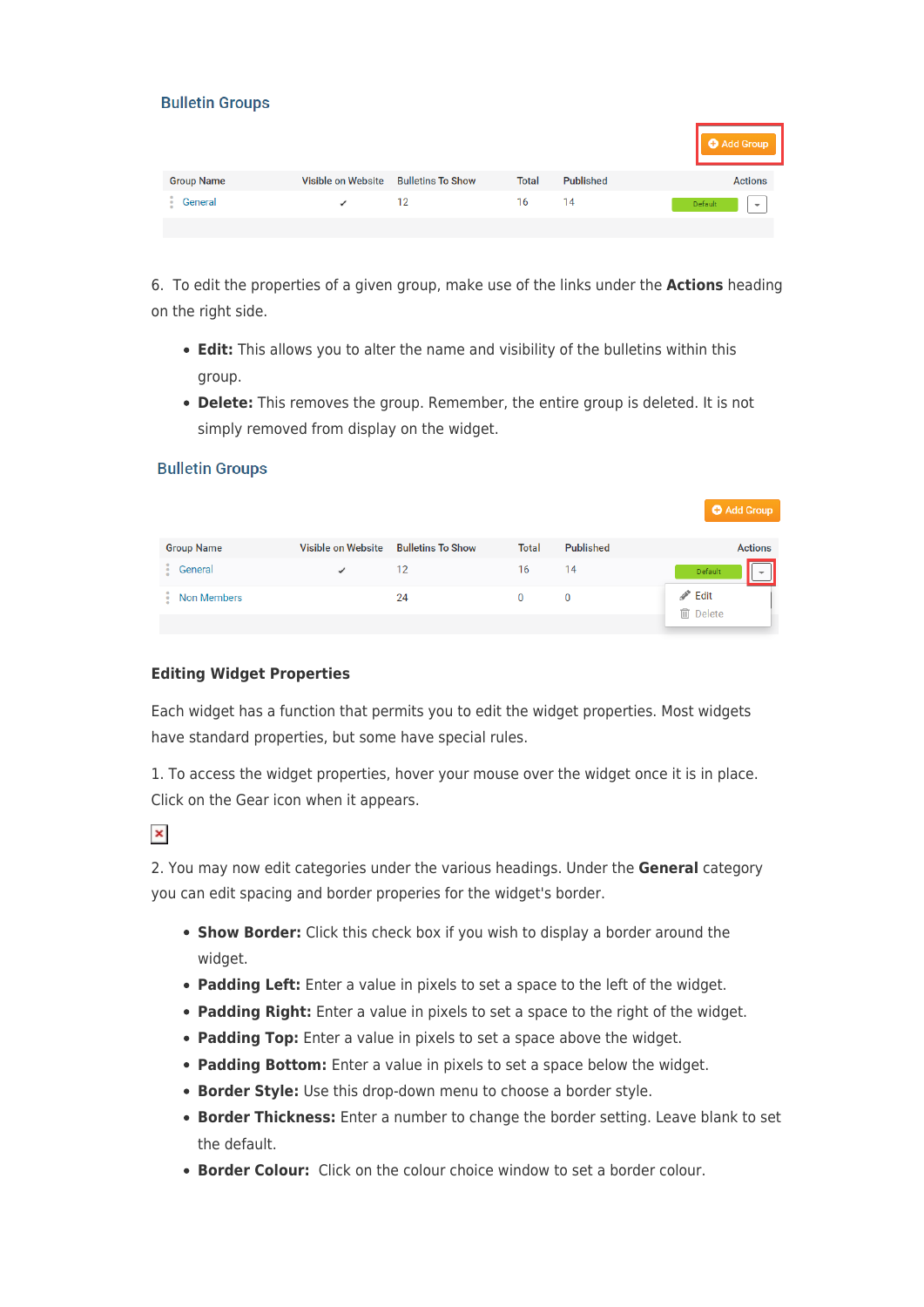#### General @

| <b>Show Border</b>            | ✓                             |
|-------------------------------|-------------------------------|
| <b>Padding Left</b>           | ▴<br>$\overline{\phantom{a}}$ |
| Padding Right                 | ▲<br>$\overline{\phantom{a}}$ |
| Padding Top                   | ▲<br>⇁                        |
| Padding Bottom                | ▲                             |
| Border Style                  | Default Y                     |
| Border Thickness <sup>@</sup> |                               |
| Border Colour                 | D Default                     |

3. In the section marked **Header Properties** you may customize the appearance of the widget title.

- **Title:** Use this field to enter a new title for the header. This will not change the title of the widget, but rather the heading under which the widget is displayed. You may edit the style and appearance of the text with the format options link to the right of the title field.
- **Show Title:** Uncheck this box if you do not wish to display the title.
- **Font**: Select the font type for the title.
- **Colour:** Select the colour of the title font.
- **Background Colour**: Use this colour selection box to set the background of the font.

| <b>Header Properties</b> |  |
|--------------------------|--|
|                          |  |

| Title             | <b>Bulletins</b> | Format |
|-------------------|------------------|--------|
| Show Title        |                  |        |
| Background Colour | <b>D</b> Default |        |

4. In the **Content Properties** section, you may define the colour of the Speaker link text and any other links.

- **Content Title/Link Colour:** Use this colour selection menu to define the colour of the Speaker link text.
- **Content Background Colour:** Use this colour selection box to set the background colour.
- **Font:** Choose a font to use for content text.
- **Colour**: Select the colour of the content font.